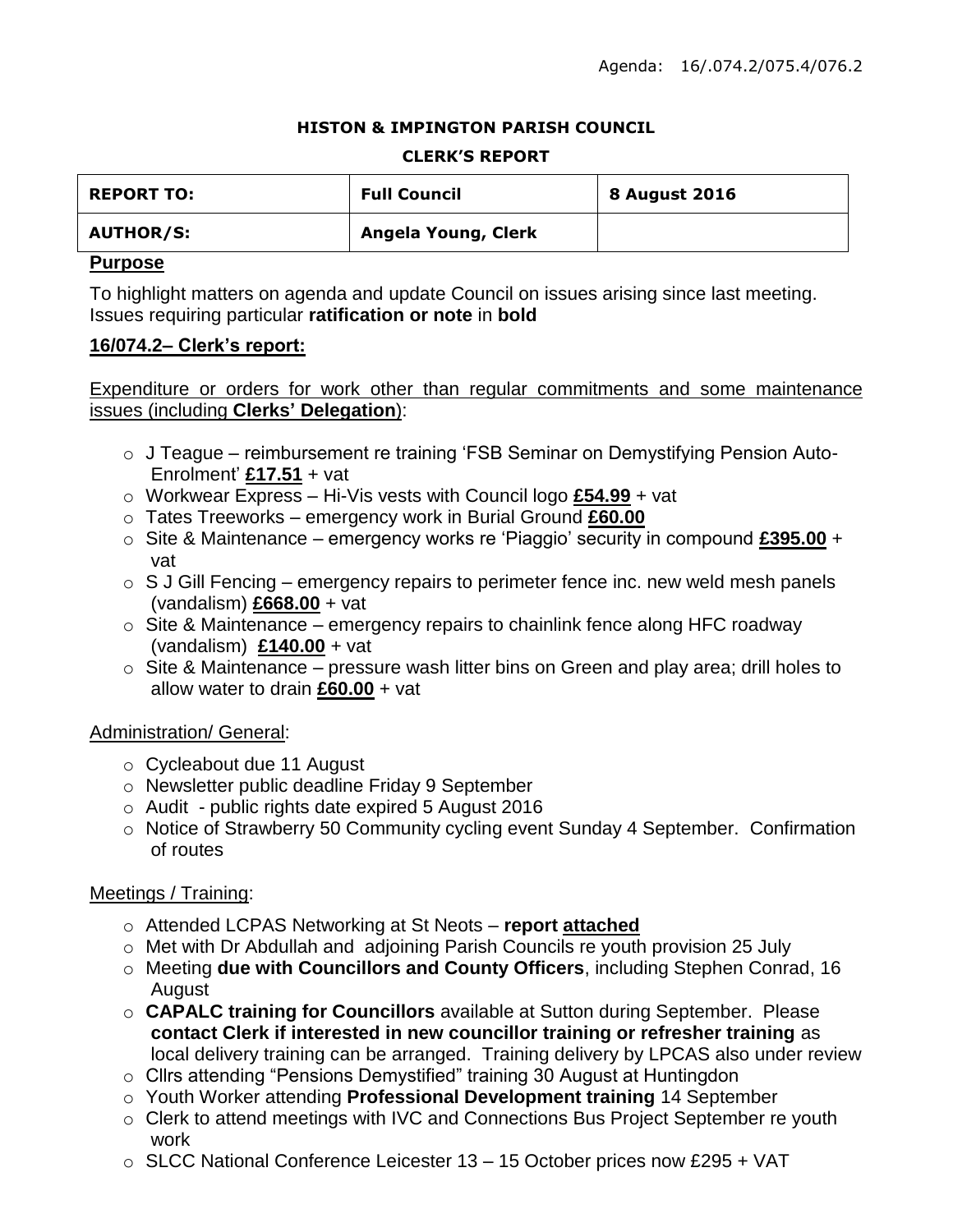## Staff matters and holiday/TOIL dates:

- o One of the two Junior Youth Workers has returned signed contract
- o AY now routinely takes Wednesday as day off. LM continues to take Fridays. Both are subject to change if diary/workload dictates
- o **Please note clerk holiday dates in your diary if you are affected by attendance hours**
- $\circ$  CO normally now in parish office Tuesday Friday, with more limited hours Monday.
- o AC normally in parish office Monday Wednesday**, term time only.** New term starts 5 September. Possibility of employment of stand in Youth Worker for mid-September – end October
- $\circ$  CO holiday 12 September; LM holiday 2 9 September inclusive; AY holiday 18 26 August inclusive; 2 – 9 September inclusive; TS holiday w/c 15 August
- o **Please let Clerk know your holiday dates** as this aids arrangements in the Council diary

## **A16/075.4 Approval of Allotment Rents and procedure for review of Rules**

Rents for both sites are currently set at £10 per annum and have been at that level since last reviewed and implemented in 2015

We have been unable to obtain the opinion of Allotment Officer on rents appropriate for 2017- 18 (12 months notice of any increase is required). **Clerks opinion is a 20% rise should be made taking all rents to £12 per annum**. From then on **a percentage rise should be introduced every year**, taking to a round £, unless a full review is undertaken e.g. if new facilities introduced

**Rules covering the banning use of carpets or underlay** at Gatehouse Road are required (this is already a rule for Glebe Way). **If no suggestions** for additional changes to rules are received by the Parish Office **by 30th August 2016** it is proposed that the **Asst Clerk will issue the rules with this one amendment**

## **MATTERS OF INTEREST AND REPORT**

o An email has been set up: [councilchat@hisimp.net.](mailto:councilchat@hisimp.net) It forwards to: council@ district@ county@ Andrea (youth.worker@) Steve (groundsman@) Trevor (asst.groundsman@)

**There are times when it would be useful to copy Andrea, Steve and Trevor into mails** but they are not included in council@ - although Angela, Lynda and Chelsea are included on that. **So this mail is for those times, albeit rare!**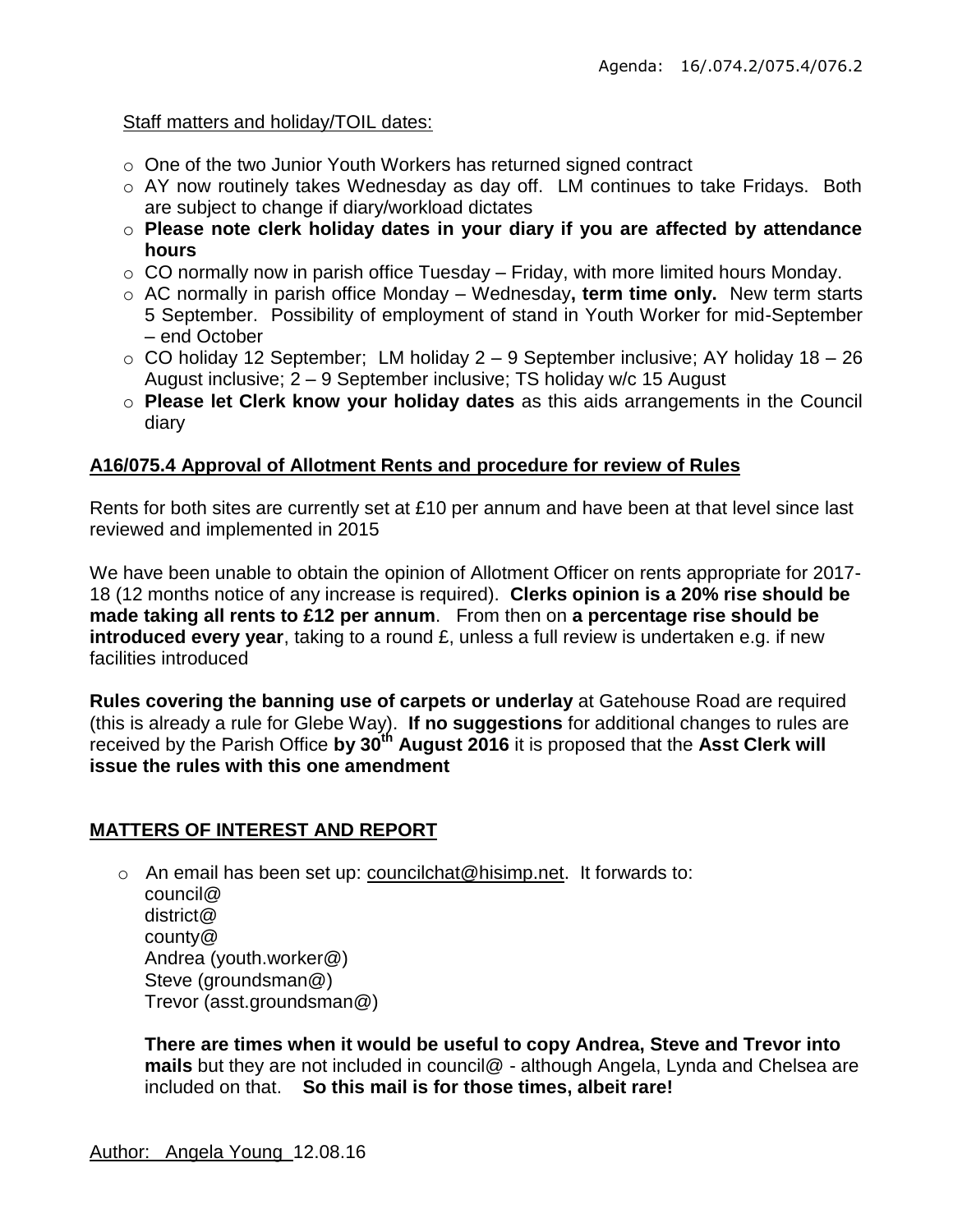#### **HISTON & IMPINGTON PARISH COUNCIL**

#### **FINANCE REPORT**

| <b>REPORT TO:</b> | <b>Full Council</b>                   | <b>11 August 2016</b> |
|-------------------|---------------------------------------|-----------------------|
| <b>AUTHOR/S:</b>  | Lynda Marsh, Office<br><b>Manager</b> |                       |

# **Purpose**

To list accounts paid by delegated approval, and payment of outstanding accounts

o Accounts paid by delegated approval – to note only:

| <b>Expenses paid</b><br>by DDR |                                                       |            |        |          |
|--------------------------------|-------------------------------------------------------|------------|--------|----------|
| <b>Beneficiary</b>             | <b>Description</b>                                    | <b>Net</b> | Vat    | Gross    |
| Barclaycard                    | Office costs, N/Plan banner, Graffiti project (paint) | 272.69     | 33.00  | 305.69   |
| <b>British Gas</b>             | Electricity - feeder pillar (The Green)               | 19.38      | 0.96   | 20.34    |
| London Fuel Ltd                | Unleaded fuel                                         | 27.06      | 5.40   | 32.46    |
| <b>British Gas</b>             | Electricity account                                   | 818.37     | 163.67 | 982.04   |
| Copy IT (Sharp)                | Copier reading                                        | 64.57      | 12.91  | 77.48    |
| <b>Total</b>                   |                                                       | 1,202.07   | 215.94 | 1,418.01 |

# **Accounts for approval:**

| <b>Expenses paid by</b><br><b>BACS</b> |                                                                              |            |        |           |
|----------------------------------------|------------------------------------------------------------------------------|------------|--------|-----------|
| <b>Beneficiary</b>                     | Description                                                                  | <b>Net</b> | Vat    | Gross     |
| L M Dewar                              | Pavilion cleaning - June                                                     | 308.41     |        | 308.41    |
| Site & Maintenance                     | Pressure wash bins, repair fence along HFC<br>roadway                        | 200.00     | 40.00  | 240.00    |
| Ridgeons                               | Cement, sand, replacement chimney pot (CKH),<br><b>Topsoil for The Green</b> | 148.94     | 29.78  | 178.72    |
| Greenham                               | PPE equipment, rotating light for tractor                                    | 103.86     | 20.77  | 124.63    |
| Pauline Reay                           | Youth - yoga instructor, April - July                                        | 250.00     |        | 250.00    |
| Print-Out                              | N/Plan - plans, posters                                                      | 105.50     | 21.10  | 126.60    |
| <b>Visual Grafix</b>                   | Youth - graffiti session at Rec Festival                                     | 50.00      |        | 50.00     |
| <b>LCPAS</b>                           | Clerks & Cllrs Networking session                                            | 10.00      |        | 10.00     |
| S J Gill Fencing Ltd                   | Perimeter fence repairs (rec)                                                | 668.00     | 133.60 | 801.60    |
| PCC of St Andrew's                     | N/Plan - room hire                                                           | 47.50      |        | 47.50     |
| <b>ESPO</b>                            | Pitchmarker, PPE, office supplies,                                           | 141.22     | 28.25  | 169.47    |
| <b>CTD Services Ltd</b>                | Pressure wash bridge/fence at the Green, graffiti<br>removal                 | 665.89     |        | 665.89    |
| Roger Hovells                          | Office and bus shelter cleaning                                              | 82.50      | ۰      | 82.50     |
| CCVS                                   | Project Management training course (x 3)                                     | 135.00     |        | 135.00    |
| CamAlarms                              | 50% Service of Fire Alarm System                                             | 68.00      | 13.60  | 81.60     |
| <b>Tates Treeworks</b>                 | <b>Emergency work at Burial Ground</b>                                       | 60.00      |        | 60.00     |
| <b>CBS Office Supplies</b>             | Stationery                                                                   | 25.60      | 5.12   | 30.72     |
| College West Anglia                    | Over 19's apprenticeship fee                                                 | 500.00     |        | 500.00    |
| M5 Administration                      | Wages, NI and pension                                                        | 13,379.13  | ٠      | 13,379.13 |
|                                        | Rec Groundsman expenses                                                      | 25.53      | ٠      | 25.53     |
| Cllr C Hertoghe                        | Expenses - Flower Festival                                                   | 47.69      | ÷.     | 47.69     |
| <b>Total</b>                           |                                                                              | 17,022.77  | 292.22 | 17,314.99 |